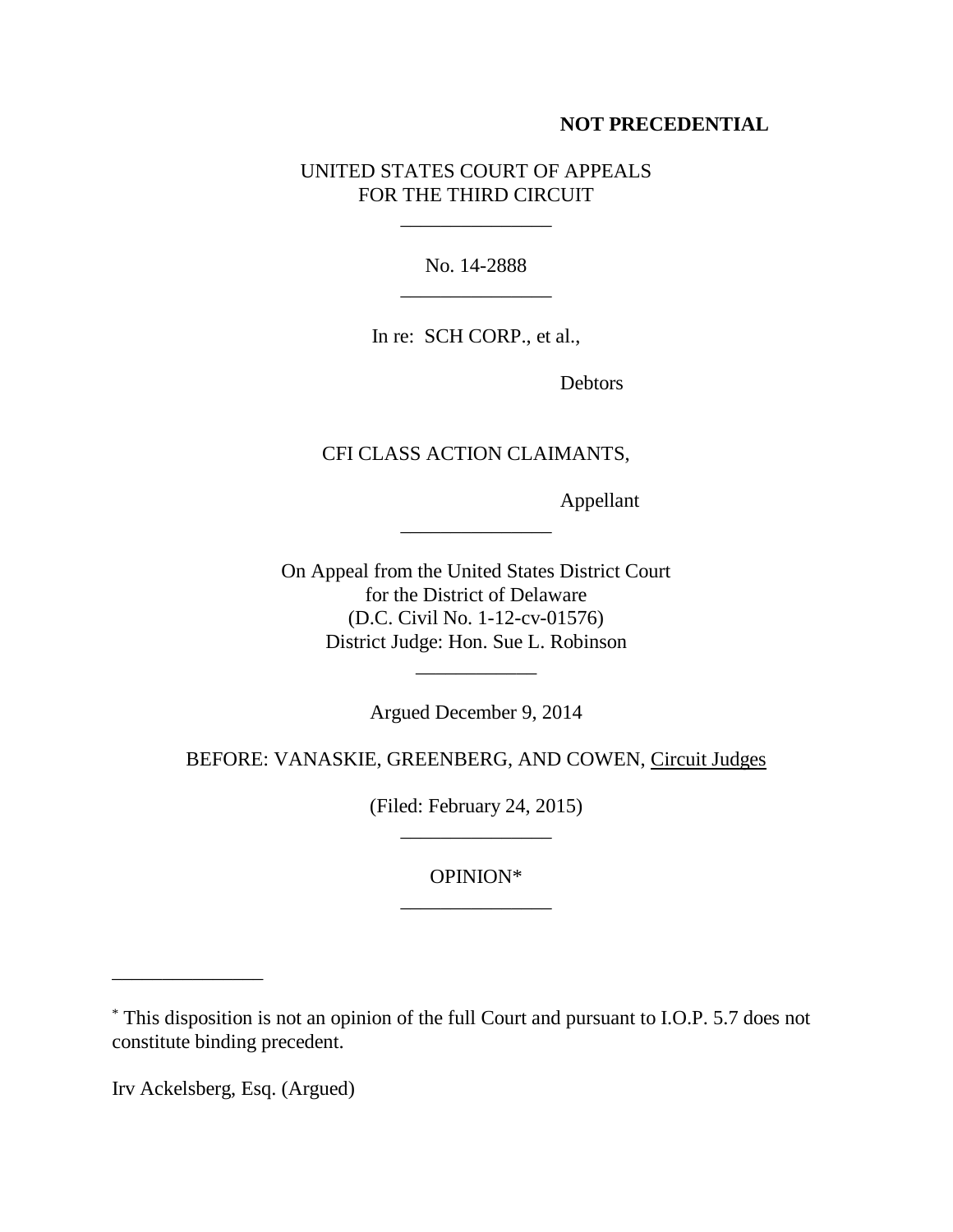Howard I. Langer, Esq. Langer, Grogan & Diver 1717 Arch Street Suite 4130, The Bell Atlantic Tower Philadelphia, PA 19103

Christopher D. Loizides, Esq. Loizides 1225 King Street, Suite 800 Wilmington, DE 19801

Counsel for Appellant

Thomas H. Kovach, Esq. Anthony M. Saccullo, Esq. A.M. Saccullo Legal 27 Crimson King Drive Bear, DE 19701

John D. McLaughlin, Jr., Esq. (Argued) Ciardi, Ciardi & Astin 1204 North King Street Wilmington, DE 19801

Counsel for Appellee

## COWEN, Circuit Judge.

For the second time, this Court must address an appeal filed by the "CFI Claimants" with respect to post-confirmation bankruptcy proceedings arising out of the Chapter 11 bankruptcy of SCH Corp., American Corrective Counseling Services, Inc., and ACCS Corp. ("Debtors"). The District Court affirmed the order of the Bankruptcy Court granting the motion filed by Appellee Carl Singley, the Debtors' disbursing agent, litigation designee, and responsible officer ("Responsible Officer"), to approve the settlement he reached with the plan funder, National Corrective Group, Inc. ("NCG"),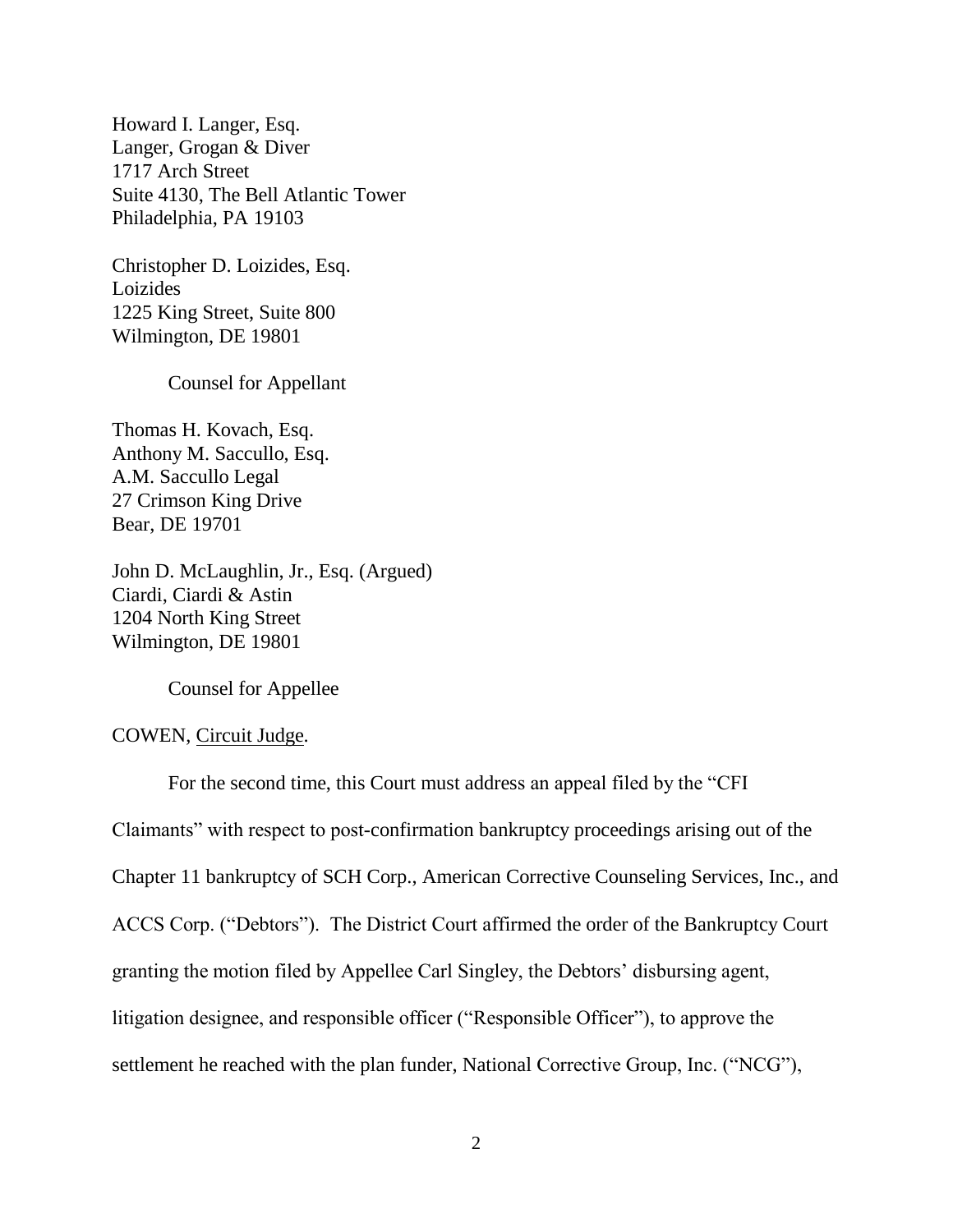pursuant to Federal Rule of Bankruptcy Procedure 9019. We determine that this purported settlement really constituted a plan modification governed by 11 U.S.C. § 1127. Accordingly, we will vacate the District Court's order and remand with instructions for the District Court to vacate the Bankruptcy Court's order and to direct the Bankruptcy Court to consider the purported settlement as a request for a plan modification pursuant to  $§ 1127.<sup>1</sup>$ 

## I.

The Debtors were in the debt collection business when they filed for Chapter 11 bankruptcy in the District of Delaware in January 2009. Previously, class action proceedings were filed against the Debtors in California, Florida, Indiana, and Pennsylvania, alleging, inter alia, violations of the Fair Debt Collection Practices Act ("FDCPA"). The plaintiffs in the class action cases filed in the Northern District of California, the Middle District of Florida, and the Northern District of Indiana shared a common legal team ("CFI Counsel"). These "CFI Claimants" constituted the largest group of unsecured creditors in the bankruptcy cases.

On February 10, 2009, the Bankruptcy Court approved the Debtors' motion to conduct an auction for the sale of their operating assets. The Debtors then filed a motion to approve the sale of substantially all of their assets to Levine Leichtman Capital Partners

<sup>&</sup>lt;sup>1</sup> Alternatively, the CFI Claimants argue that the Bankruptcy Court misapplied the standard governing the review of proposed settlements under Rule 9019 and approved a fundamentally flawed settlement. Because the purported settlement should have been treated as a request for a plan modification in the first place, we need not—and do not reach their additional contentions.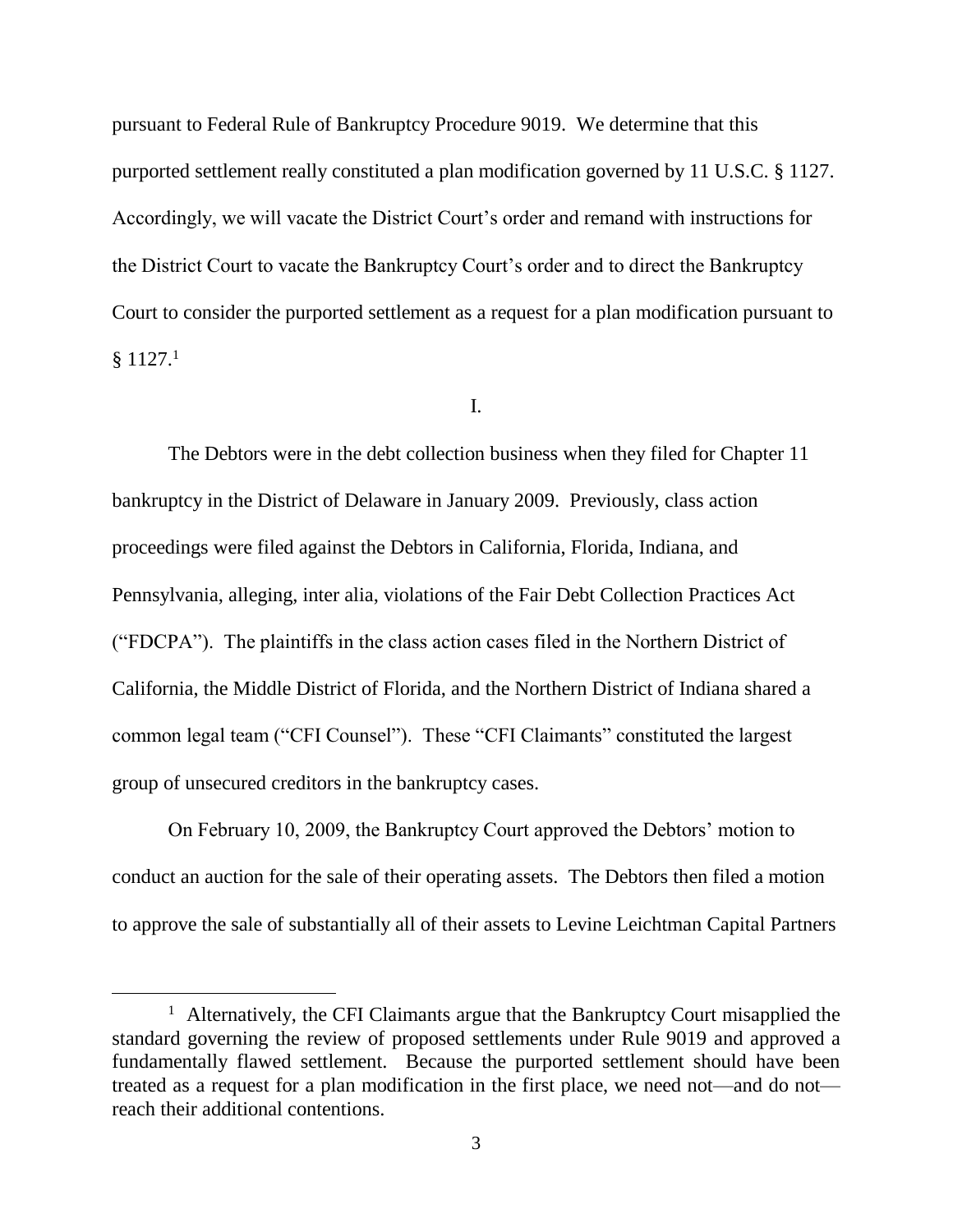III, L.P. ("LLCP"), an investment firm and the Debtors' largest secured creditor. The CFI Claimants objected and moved to dismiss the bankruptcy cases. On March 31, 2009, the Bankruptcy Court denied the CFI Claimants' motion to dismiss and authorized the transfer of the Debtors' assets to NCG. NCG is a subsidiary of LLCP. The sale was consummated on April 11, 2009.

After the CFI Claimants rejected the initial proposed plan of liquidation because it included third-party releases that would have barred claims against LLCP and NCG, LLCP filed a proposed amended plan. With some changes, this revised plan was actively supported by the CFI Claimants. The plan was confirmed by the Bankruptcy Court in a November 2, 2009 order. LLCP served as the plan proponent and sponsor, while NCG functioned as the plan funder. NCG agreed to pay up to \$200,000 per year for five years—with the first payment to be made in April 2010 and the final payment due in April 2014. However, these payments were subject to offsets for unpaid professional fees and up to \$500,000 for "Post-Sale Losses" incurred by LLCP or NCG in defending against future consumer lawsuits. The Bankruptcy Court approved Singley's appointment as the Responsible Officer. It also expressly retained jurisdiction to administer and interpret the plan's provisions, modify any provisions of the plan to the extent permitted by the Bankruptcy Code, and enter such orders as may be necessary or appropriate in furtherance of the successful implementation of the plan.

CFI Counsel filed a lawsuit in the Northern District of California against NCG (which was now operating the Debtors' debt collection business) and LLCP, alleging,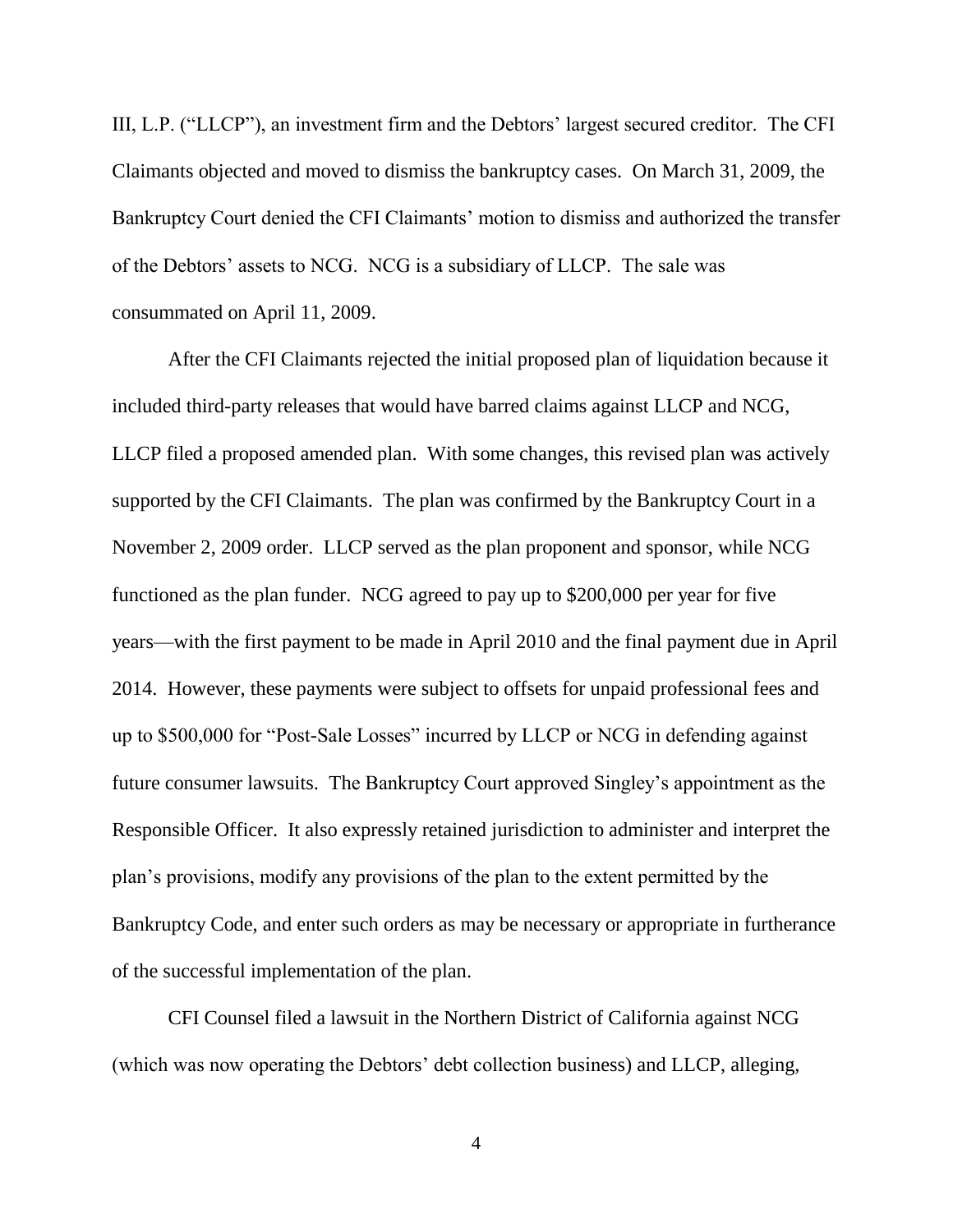inter alia, violations of the FDCPA. CFI Counsel also assisted in a class action lawsuit filed in the Middle District of Pennsylvania against NCG and LLCP. "To their dismay, based on their dual representation of the CFI Claimants and the plaintiffs in the new California litigation, NCG moved to disqualify CFI Counsel in both the pre- and postbankruptcy litigation in that State. The motions in both cases were granted." In re SCH Corp., 569 F. App'x 119, 120 (3d Cir. 2014). The Ninth Circuit also denied CFI Counsel's petition for a writ of mandamus. CFI Counsel withdrew from both the California and Pennsylvania proceedings. A CFI Class Claimant filed a class action malpractice suit in the California state courts alleging conflicts of interest against several members of the CFI legal team and their law firms, and the Responsible Officer commenced a similar adversary action against CFI Counsel who filed the post-bankruptcy California case against NCG and LLCP (as well as their clients). The Bankruptcy Court subsequently dismissed this adversary proceeding.

NCG asserted its offset rights with respect to the annual Post-Sale Payments, and, therefore, very little, if any, funds have been distributed to unsecured creditors under the confirmed plan. In particular, it claimed offsets for litigation expenses reimbursed by insurance. The CFI Claimants moved to dismiss the bankruptcy cases for lack of good faith or, in the alternative, to enforce the terms of the confirmed plan. The Responsible Officer filed a motion to approve a settlement he reached with NCG to resolve the funding dispute. Under this proposed settlement, NCG's payment obligation for the period ending in April 2014 was fixed at \$233,631. NCG also agreed to make three additional annual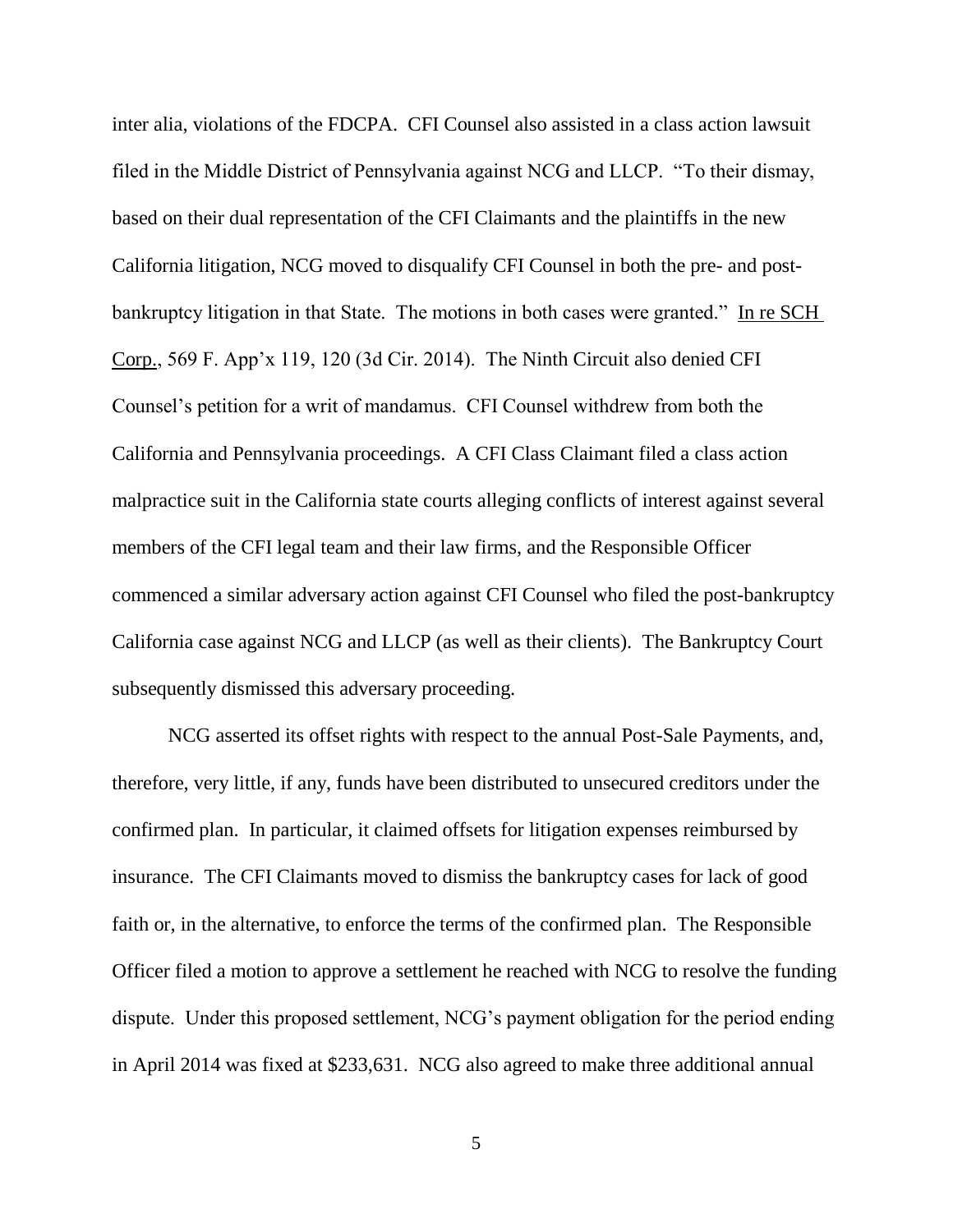payments of up to \$100,000 in 2015, 2016, and 2017. Although NCG waived its rights to take offsets for any expenses that may or have been reimbursed through insurance coverage or to apply historic offset rights (i.e., those arising before the effective date of the settlement) against the future payments, these future payments were still subject to offsets for future litigation expenses "provided, however, that such Post-Sale Losses shall not reduce the annual payment on the sixth, seventh and eighth anniversaries beyond a \$25,000 'floor.'" (A212 (emphasis omitted).) In addition, the Responsible Officer, LLCP, and the Responsible Officer's own counsel agreed to certain monetary concessions.

The CFI Claimants objected to the proposed settlement on a number of grounds. According to them, "[t]he proposed three-year extension of the Plan is, in effect, a proposed, post-confirmation request to modify the Plan" that "would be governed by 11 U.S.C. § 1127(b), and, by incorporation, 11 U.S.C. § 1129." (A77.) Noting that the Bankruptcy Court must review a proposed settlement under the four-factor standard established by this Court in In re Martin, 91 F.3d 389 (3d Cir. 1999), the CFI Claimants argued that "'the paramount interest of the creditors'—the fourth Martin factor—would not be furthered in any way by the compromise." (A75.) The CFI Claimants also questioned whether the settlement was the result of arms-length negotiations.<sup>2</sup> The

<sup>&</sup>lt;sup>2</sup> It appears that Singley was "Of Counsel" to Ciardi, Ciardi & Austin ("CC & A"). CC&A previously represented LLCP in the bankruptcy proceedings. In connection with Singley's appointment as the Responsible Officer, it was agreed that CC&A and LLCP would execute a conflicts waiver, CC&A would terminate its representation of LLCP in the bankruptcy cases, neither CC&A nor the Responsible Officer would represent LLCP in such cases, and, if a matter arises in these cases that may be adverse to LLCP, the Responsible Officer would obtain conflicts counsel. In a waiver letter, CC&A agreed not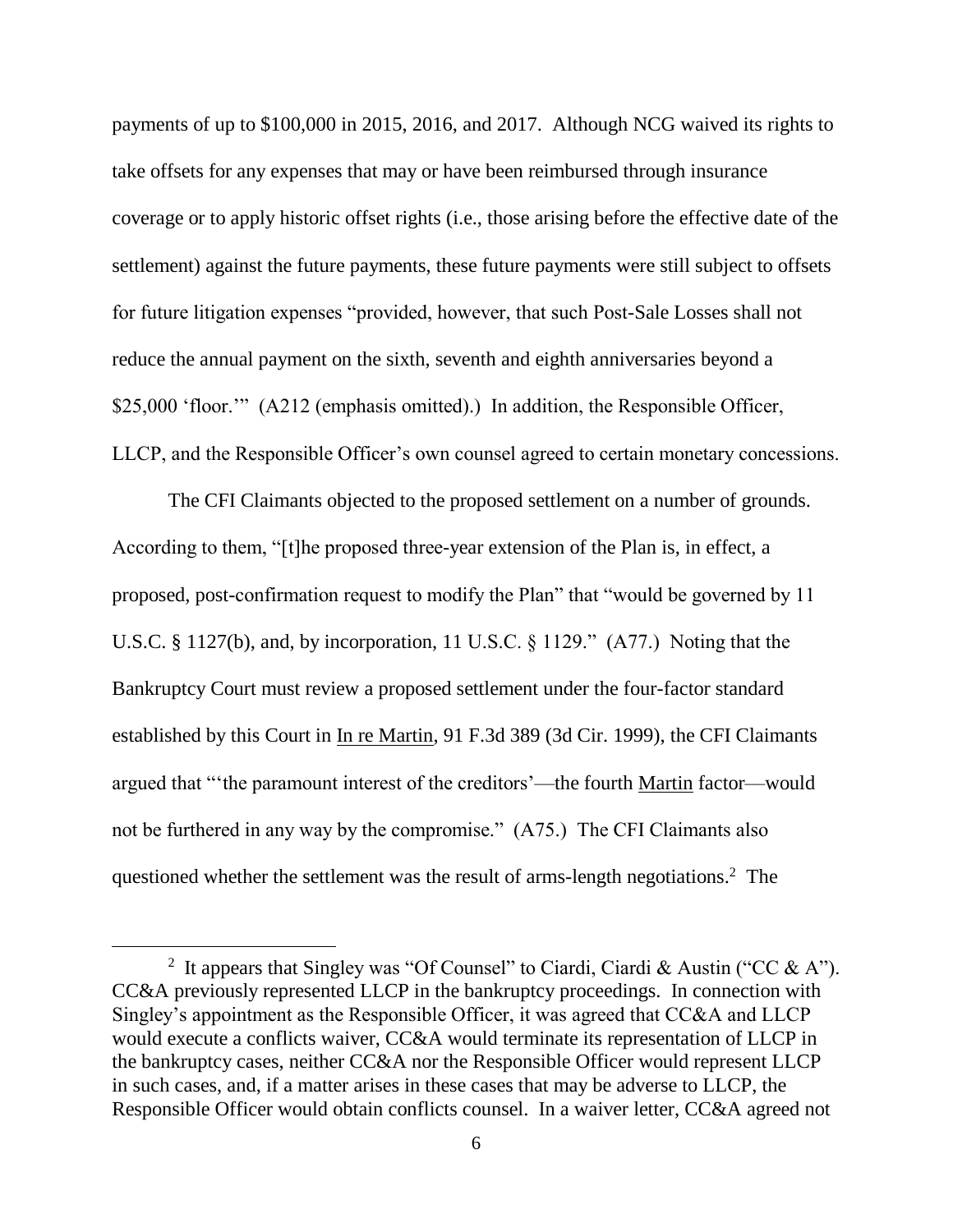Responsible Officer, in turn, moved to disqualify CFI Counsel. However, his motion was subsequently withdrawn.

The Bankruptcy Court conducted an evidentiary hearing on the CFI Claimants' motion to dismiss as well as the Responsible Officer's motion to approve the settlement. In an October 12, 2012 order, the Bankruptcy Court granted the Responsible Officer's motion, approved and authorized the parties to execute and implement the settlement, and retained jurisdiction to interpret and enforce the settlement. It also entered a separate order denying the CFI Claimants' motion to dismiss. In an oral decision delivered by telephone on September 14, 2012, the Bankruptcy Court considered the settlement under the Martin standard (i.e., the probability of success in the underlying litigation, likely collection difficulties, the complexity of the litigation as well as the expense, inconvenience, and delay necessarily attending it, and the paramount interest of the creditors). In addition to disposing of the CFI Claimants' challenge to the "bonafieties [phonetic] of the settlement as a threshold matter" (A109) and their contention that the settlement should be rejected because "no distribution will ever be made to unsecured

to bring any causes of action against NCG (or its affiliates) on behalf of the Responsible Officer in the bankruptcy cases or in any other matter. Furthermore, "Ciardi will also not disclose any Confidential Information [which includes "all information of which unauthorized disclosure could be detrimental to the interests of NCG"] of NCG or information protected by the attorney-client privilege of NCG to Singley." (A228.) CC&A represented LLCP as local counsel in litigation in the Middle District of Pennsylvania, represented LLCP as local counsel in the bankruptcy cases, and "currently represents LLCP on various matter that are not related to the Bankruptcy Case or the matters for which Singley has retained Ciardi." (A229.) CC&A represented the Responsible Officer in the settlement negotiations (and has continued to represent the Responsible Officer in the post-confirmation Bankruptcy Court proceedings as well as in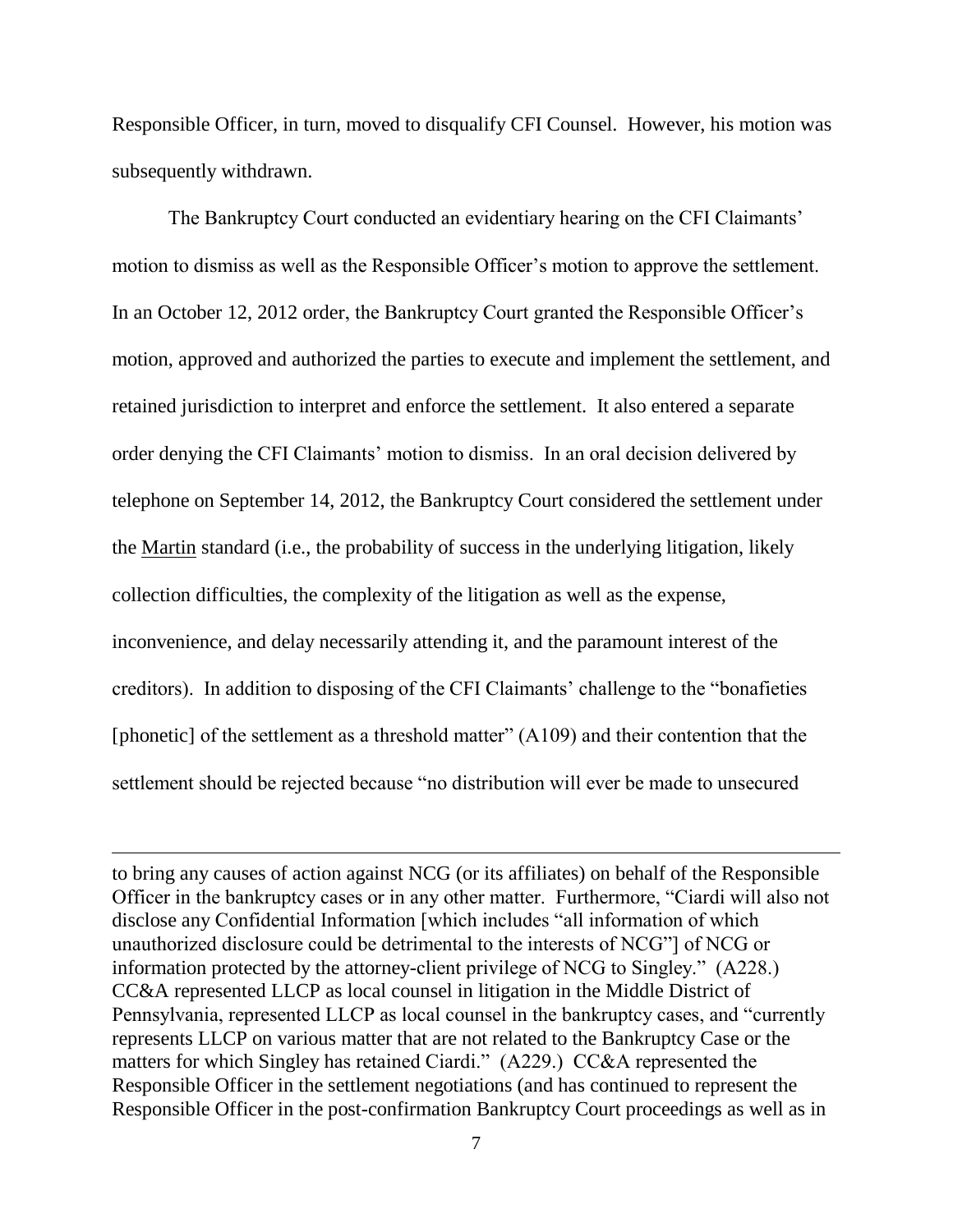creditors" (A112), the Bankruptcy Court determined that the Responsible Officer satisfied the first, third, and fourth Martin factors (and indicated that the second factor likewise weighed, at least in part, in his favor).

The CFI Claimants appealed to the District Court from the denial of their motion to dismiss. The District Court dismissed the appeal as equitably moot in a July 8, 2013 order. On June 17, 2014, we vacated the District Court's dismissal order and remanded for further proceedings "[b]ecause the District Court dismissed the appeal despite a finding that reversing the plan of liquidation would not result in any inequity, and because our opinion [addressing the equitable mootness doctrine] in In re Semcrude, L.P., 728 F.3d 314 (3d Cir. 2013), came after the District Court's decision in this case." SCH Corp., 569 F. App'x at 122. We also questioned whether the District Court considered the full range of relief the CFI Claimants sought in their motion (e.g., enforcement of the terms of the confirmed plan, removal of the Responsible Officer, and sanctions against NCG) and the specific effect such relief would have on third parties.

The CFI Claimants likewise appealed to the District Court from the Bankruptcy Court's order granting the Responsible Officer's motion to approve the settlement. On April 2, 2014, the District Court dismissed their appeal and affirmed the order of the Bankruptcy Court. According to the District Court, the Bankruptcy Court properly applied the Martin factors to determine that the settlement at issue here was fair and equitable and adequately addressed the CFI Claimants' allegations of collusion as well as

the appellate proceedings before both the District Court and this Court).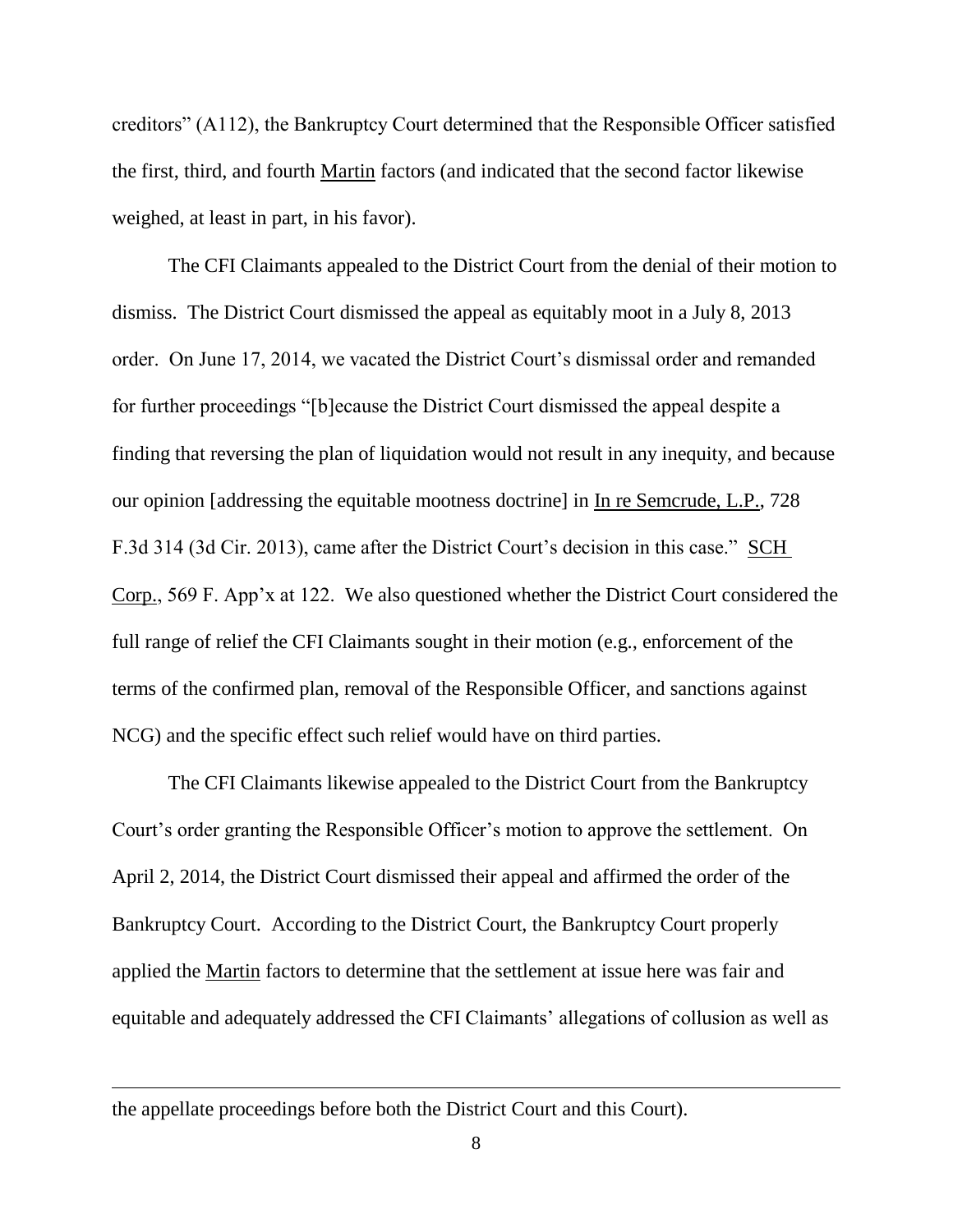their theory that "'NCG began a multi-forum strategy to use the anticipated litigation and plan provisions concerning offsets as weapons to drive a wedge between the CFI consumers and their counsel.'" In re: SCH Corp., Bank. No. 09-10198 (BLS), Civ. Nos. 12-1576-SLR, 2014 WL 1340234, at \*4 (D. Del. Apr. 2, 2014) (citation omitted). In a footnote, the District Court disposed of the CFI Claimants' argument that the settlement was actually a plan modification subject to § 1127. According to the District Court, the CFI Claimants offered little support for this argument, which "does not appear to have been raised before." Id. at \*4 n.5. "[The Responsible Officer's] response that the settlement resolves a funding dispute and does not modify the amended plan is consistent with the bankruptcy court's statement that, '[t]rying the issue would therefore likely involve witnesses' recollections as to the parties' intentions and expectations in negotiations and a deal that is now three years past.<sup>33</sup> Id. (quoting A110-A111).

II.

Under § 1127(b), the plan proponent or reorganized debtor may at any time modify a confirmed plan "before substantial consummation of such plan."<sup>4</sup> However, "[s]uch

<sup>&</sup>lt;sup>3</sup> The CFI Claimants filed a motion for rehearing with the District Court. The District Court denied their motion in a May 7, 2014 order, explaining that it addressed "the CFI claimants' argument that the bankruptcy court's extension of the term of the confirmed plan violated 11 U.S.C. § 1127(d)." (A59 (citing SCH Corp., 2014 WL 1340234, at \*4).)

<sup>&</sup>lt;sup>4</sup> The District Court had jurisdiction over the CFI Claimants' appeal from the Bankruptcy Court's order granting the Responsible Officer's motion to approve the settlement pursuant to 28 U.S.C. § 158(a)(1). We possess appellate jurisdiction over their appeal from the District Court's order under  $\S$  158(d)(1) and 28 U.S.C.  $\S$  1291. It is uncontested that bankruptcy court orders are generally reviewed under an abuse of discretion standard. "Our review of the District Court's decision effectively amounts to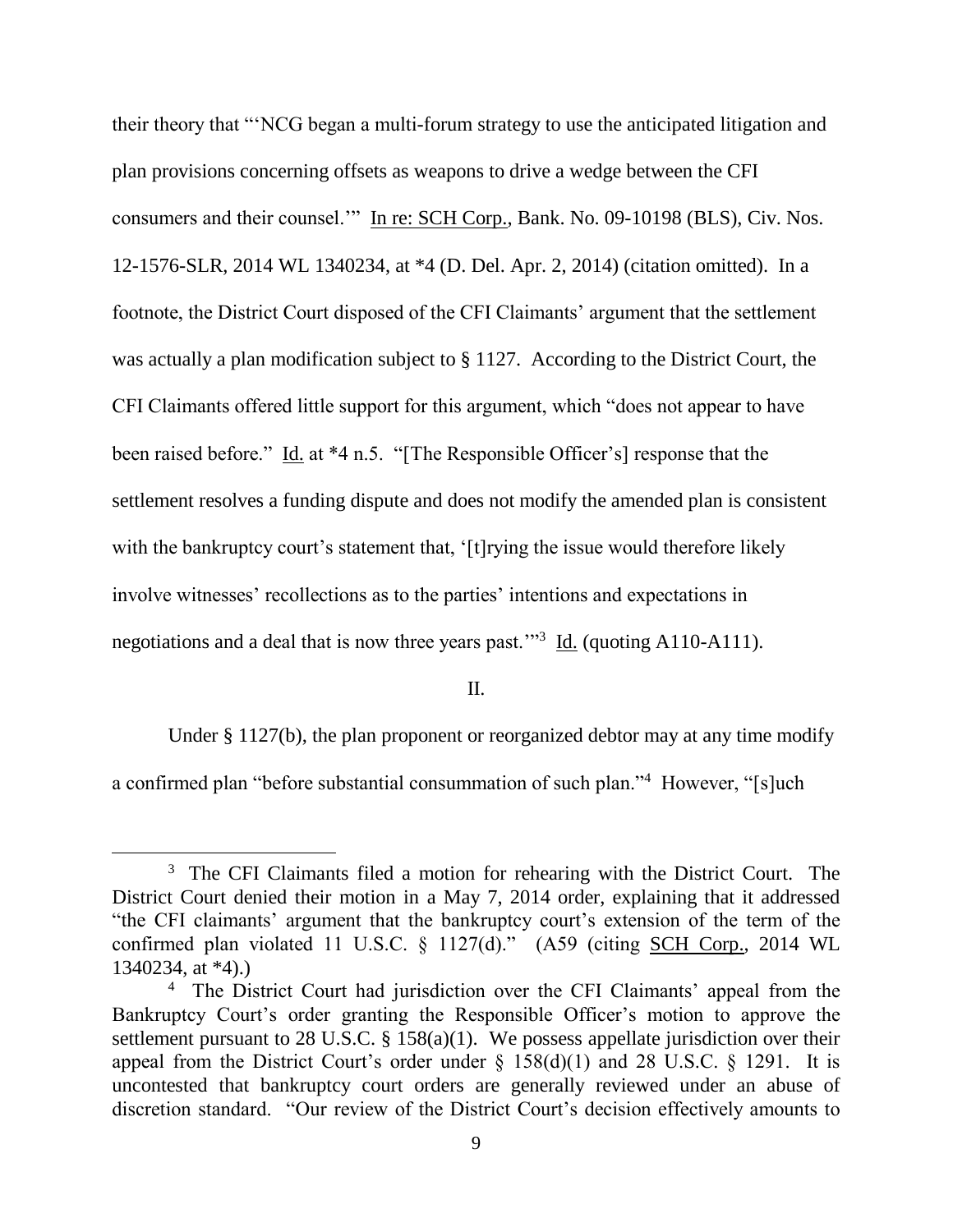plan as modified under this subsection becomes the plan only if circumstances warrant such modification and the court, after notice and a hearing, confirms such plan as modified, under section 1129 of this title." Although "'modification' is not defined in the Bankruptcy Code, courts that have analyzed the issue of whether a subsequent change to a confirmed plan of reorganization constitutes a 'modification' distinguish between the courts' inability to 'modify' a plan and their ability to 'clarify a plan where it is silent or ambiguous'; and/or 'interpret' plan provisions to further equitable concerns."<sup>5</sup> In re

review of the bankruptcy court's opinion in the first instance." In re Hechinger Inv. Co. of Del., 298 F.3d 219, 224 (3d Cir. 2002) (citing In re Telegroup, Inc., 281 F.3d 133, 136 (3d Cir. 133, 136 (3d Cir. 2002)). An abuse of discretion is committed if the bankruptcy court's ruling "'rests upon a clearly erroneous finding of fact, an errant conclusion of law, or an improper application of law to fact.'" In re 15375 Mem'l Corp., 589 F.3d 605, 616 (3d Cir. 2009) (citing In re SGL Carbon Corp., 200 F.3d 154, 159 (3d Cir. 1999)).

Evidently suggesting that this case is now moot, the Responsible Officer claims that "the 'CFI' acronym is no longer applicable" and that it is unclear what will happen to any funds that may be distributable to those purported CFI Claimants. (Appellee's Brief at 16.) He notes that a final report was filed in the bankruptcy cases and that, on October 16, 2013, a final decree and order was entered administratively closing these cases. According to the Responsible Officer, the California pre-bankruptcy proceeding was dismissed with prejudice (and the class itself was de-certified), the Florida case was settled prior to class certification, and "the lone remaining class members are those in the class certified in [Indiana], which is currently dismissed pending re-opening." (Id. at 17.) It appears that a settlement was approved in the post-bankruptcy lawsuit filed in California against NCG and LLCP (and that this settlement disposed of the Pennsylvania proceeding against these two entities). However, we agree with the CFI Claimants that such circumstances have not mooted their current appeal. The terms "CFI Class Actions," "CFI Class Action Claimants," and "CFI Action Monetary Claims" were expressly defined in the confirmed plan itself, and it appears that these categories were not made contingent on the outcome of the various class action proceedings. After all, any claims against the Debtors in the California, Florida, and Indiana cases were stayed as a result of their Chapter 11 filings, and these class action cases then went forward against the remaining co-defendants.

<sup>5</sup> The District Court suggested that the CFI Claimants failed to raise their plan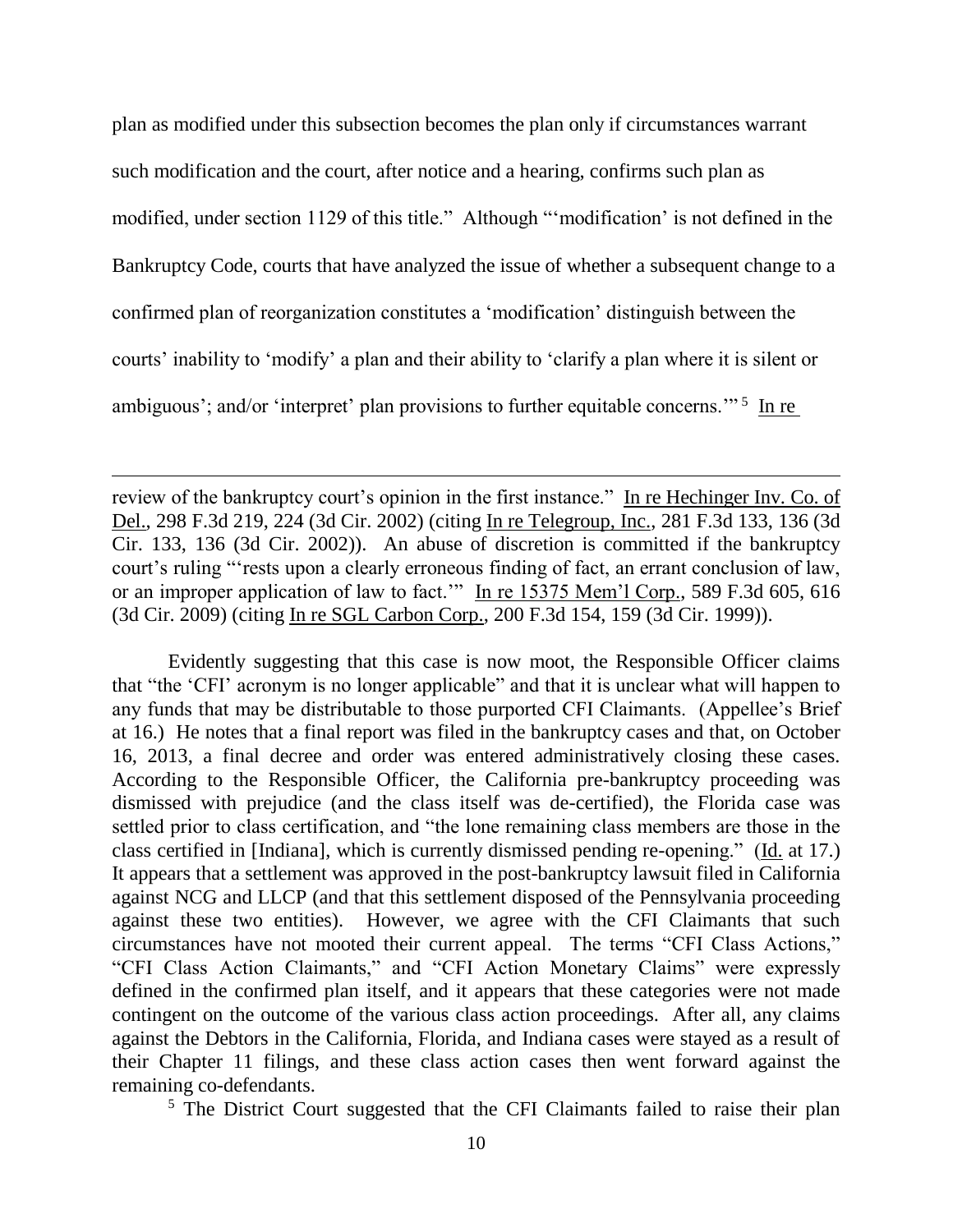Ampace Corp., 279 B.R. 145, 152-53 (Bankr. D. Del. 2002) (citing In re Beal Bank, S.S.B., 201 B.R. 376, 380 (E.D. Pa. 1996); In re Harness, 218 B.R. 163, 166 (D. Kan. 1998)).

The Bankruptcy Court abused its discretion by failing to consider the purported settlement as a modification of a confirmed plan governed by § 1127. According to the Responsible Officer and the District Court, the proposed settlement simply resolved a dispute concerning the interpretation of the plan confirmed by the Bankruptcy Court, which was silent on the specific issue of whether insurance coverage would negate NCG's offset rights. The CFI Claimants acknowledge that, if the settlement merely provided for compromised payments within the five-year time period specified in the confirmed plan, such an agreement would not rise to the level of an impermissible plan modification. However, the Responsible Officer and NCG actually negotiated what the Responsible Officer calls an "extension of the plan funding period." (Appellee's Brief at 41.) In short, the confirmed plan required NCG to make five annual payments, subject to offsets for

modification argument before the Bankruptcy Court, and the Responsible Officer likewise indicates that it was addressed only in passing at the District Court level. However, it is uncontested that (as the Responsible Officer put it), "the Appellant's initial Objection contained a five-line single paragraph concerning this issue" and, "[i]n the 57 pages of briefing in the District Court, the Appellant addressed this issue in 3 paragraphs, which amount to approximately 2 pages." (Appellee's Brief at 39 n.12 (citing A77).) For his part, the Responsible Officer has addressed the merits of this plan modification issue before the Bankruptcy Court, the District Court, and this Court itself (and, in fact, the Responsible Officer does not expressly claim in the appellate brief he filed with this Court that it has been waived). The District Court disposed of the issue on its merits. Although the CFI Claimants could (and should) have addressed this plan modification issue in more detail before the Bankruptcy and District Courts, we follow the District Court's example and address the merits of the CFI Claimants' theory that the settlement constituted a plan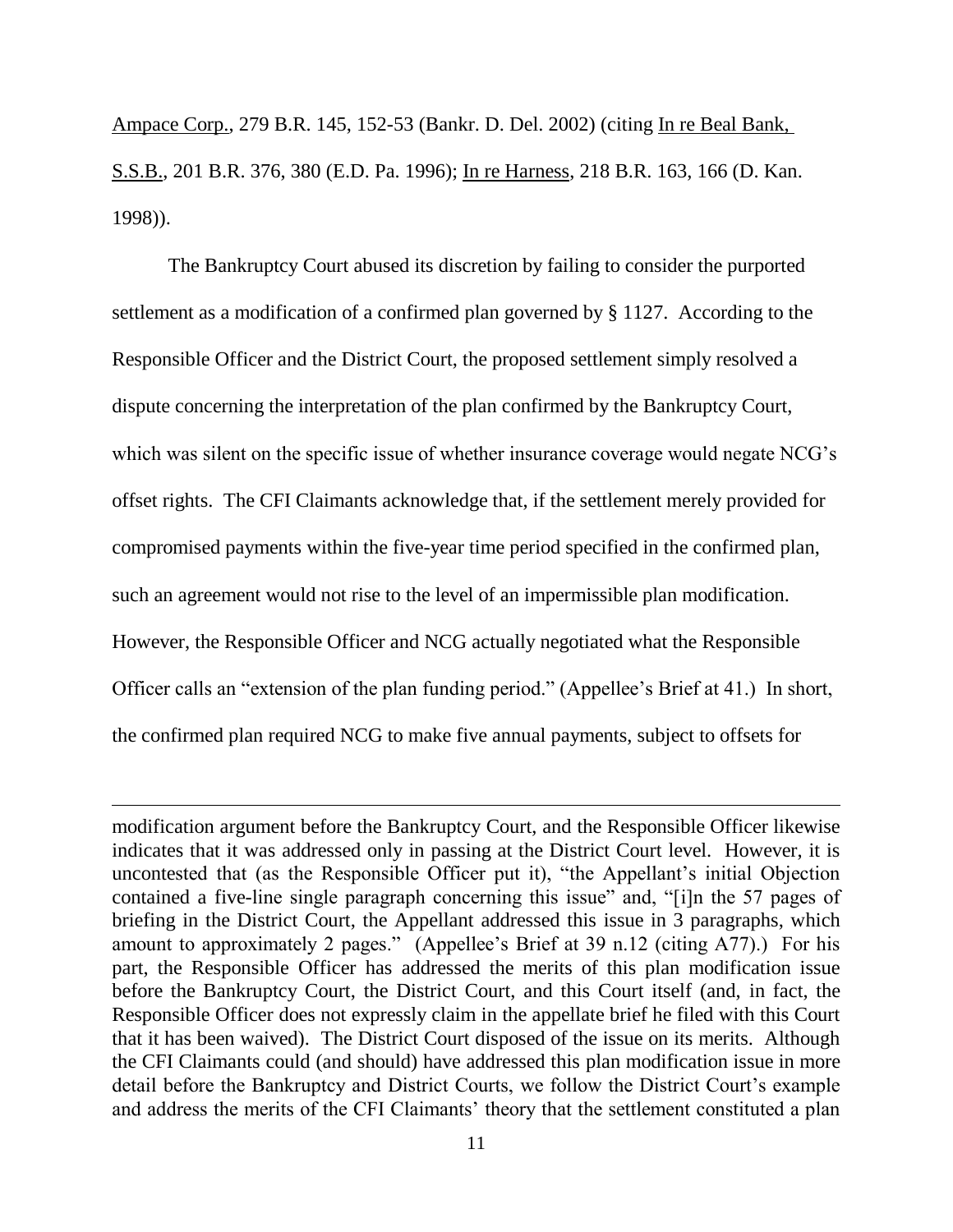litigation expenses, by April 2014, while the purported settlement approved by the Bankruptcy Court provided for three additional payments subject to the same basic offset mechanism in 2015, 2016, and 2017. According to the Responsible Officer, this arrangement did not modify any terms of the confirmed plan because it left unchanged the basic nature of the economic relationship with NCG and allegedly provided the estate the benefit of up to \$300,000 that would have been otherwise offset by NCG under the confirmed plan. However, a plan modification that allegedly provides greater economic benefits for the estate and its creditors remains a plan modification governed by § 1127 not a settlement to be reviewed under Rule 9109. According to the CFI Claimants, this three-year extension of the plan funding period actually had the practical effect of preventing CFI Counsel from litigating class action consumer claims against LLCP and NCG for an additional three years. Given the circumstances, we believe that the extension of (what the Bankruptcy Court at the evidentiary hearing called) "the life of the economic relationships that we have" (A515) rises to the level of a plan modification subject to  $\S$ 1127. In other words, turning a five-year plan into an eight-year plan constitutes a modification of the plan itself.

Furthermore, the case law generally weighs in support of our determination that the purported settlement at issue in this case really constituted a plan modification. See, e.g., In re Braniff Airways, Inc., 700 F.2d 935, 940 (5th Cir. 1983) ("This provision [of the PSA agreement] not only changed the composition of Braniff's assets, the contemplated

modification subject to § 1127.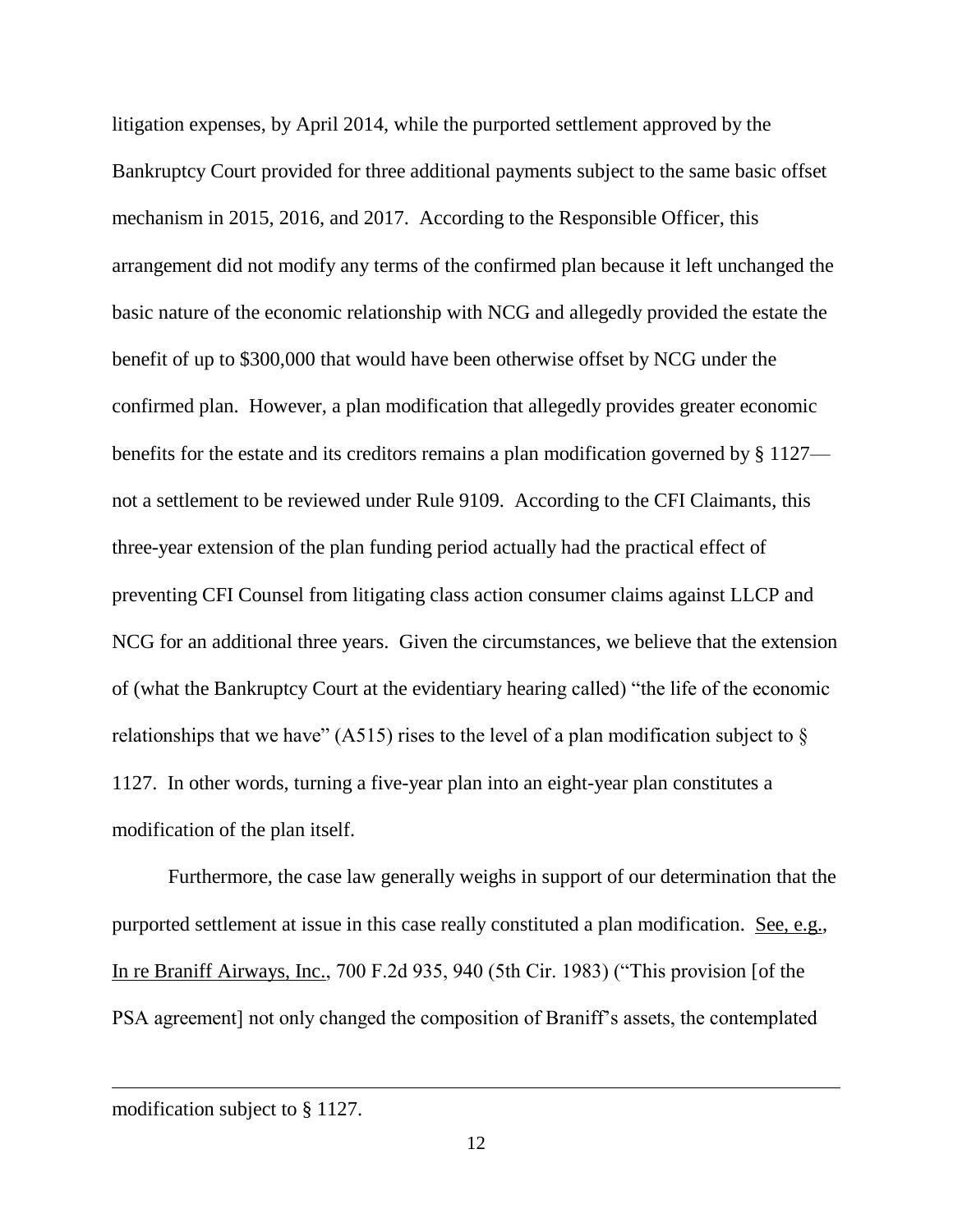result under [11 U.S.C.] § 363(b), it also had the practical effect of dictating some of the terms of any future reorganization plan. The reorganization plan would have to allocate the scrip according to the terms of the PSA agreement or forfeit a valuable asset. The debtor and the Bankruptcy Court should not be able to short circuit the requirements of Chapter 11 for confirmation of a reorganization plan by establishing the terms of the plan *sub rosa* in connection with the sale of assets."); Enterprise Fin. Group, Inc. v. Curtis Mathes Corp., 197 B.R. 40, 45 (E.D. Tex. 1996) (concluding that, even if proposed change more accurately reflected intent of plan, change that allowed reorganized debtor to pursue some third-party claims modified material and unambiguous term of confirmed plan that provided that all claims were retained by liquidating trust, and could not be considered as mere clarification); In re Reserve Capital Corp., Nos. 03-60071 to 03- 60078, 2007 WL 1989285, at \*2 (Bankr. N.D.N.Y. Jul. 6, 2007) (summarizing remand order that directed bankruptcy court to evaluate whether approved settlement, although found to be fair, reasonable, and in best interest of estate under Rule 9019, nevertheless constituted improper post-confirmation modification of confirmed plan), aff'd sub nom. Hawkins v. Chapter 11 Tr,, Dist. Ct. Civil Action No. 6:07-CV-0766 (LEK), 2009 WL 701115 (N.D.N.Y. Mar. 13, 2009); Ampace Corp., 279 B.R. at 151-54 (concluding that extension of deadline for claim objections constituted plan modification under § 1127); In re Concrete Designers, Inc., 173 B.R. 354, 355-59 (Bankr. S.D. Ohio 1994) (refusing to confirm proposed second amended plan because second amended disclosure statement provided for dividend to unsecured creditors of 100% over five years or lump sum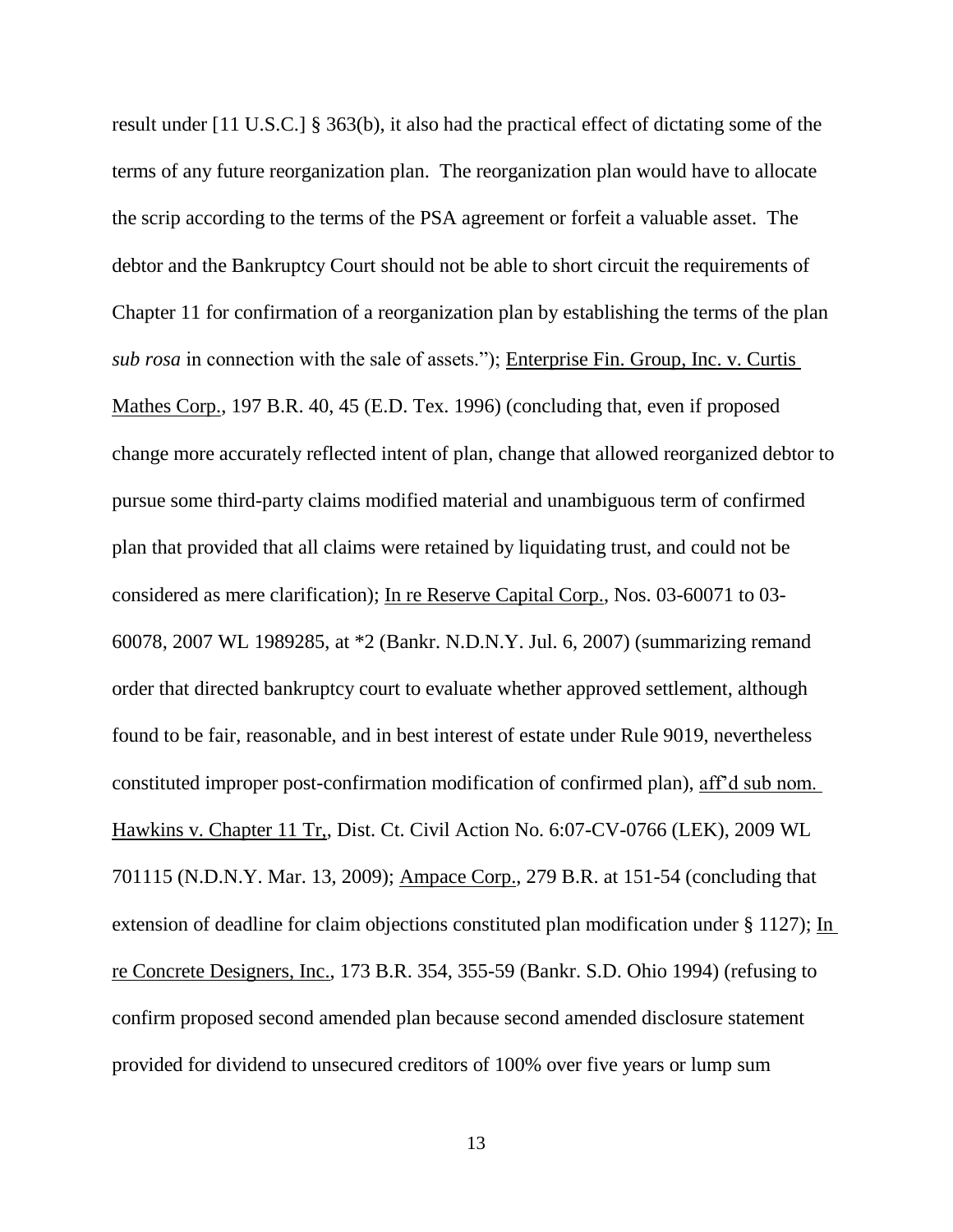payment of 40% but second amended proposed plan provided for either dividend of 80% over four years or lump sum payment of 50%).

The Responsible Officer turns for support to an unpublished ruling by the Ninth Circuit as well as an Eastern District of Pennsylvania decision. Both opinions are distinguishable, and, in any event, they are not binding on this Court (or, for that matter, the Ninth Circuit). In in re Acequia, Inc., 996 F.2d 1223, 1993 WL 219865 (9th Cir. 1993) (memorandum) (unpublished opinion), the confirmed plan required the debtor to execute an amended note with an eight-year maturity date in favor of its largest creditor, but, due to state court litigation regarding the terms of the note, execution was delayed for five years, id. at \*1-\*2. The debtor and the creditor entered a settlement agreement that extended the maturity date. Id. at \*1. The Ninth Circuit determined that the second amended note executed pursuant to the settlement agreement did not constitute an impermissible plan modification. Id. at \*1-\*3. According to the Acequia court, "'*the Amended Note is of the same duration as called for in the Plan, and that since its creation was anticipated in the Plan, it does not alter any material terms of the Plan and is not subject to the provisions of § 1127*.'" Id. at \*2 (quoting district court opinion). Likewise, the district court in In re Beal Bank, S.S.B., 201 B.R. 376 (E.D. Pa. 1996), upheld the bankruptcy court's exercise of its equitable powers to extend a payment deadline by a relatively short period of time (i.e., for sixty days), noting that this extension did not alter substantive rights or frustrate legitimate claims and that the objecting party shared some responsibility for the delay, id. at 380. In contrast to the note with the same duration at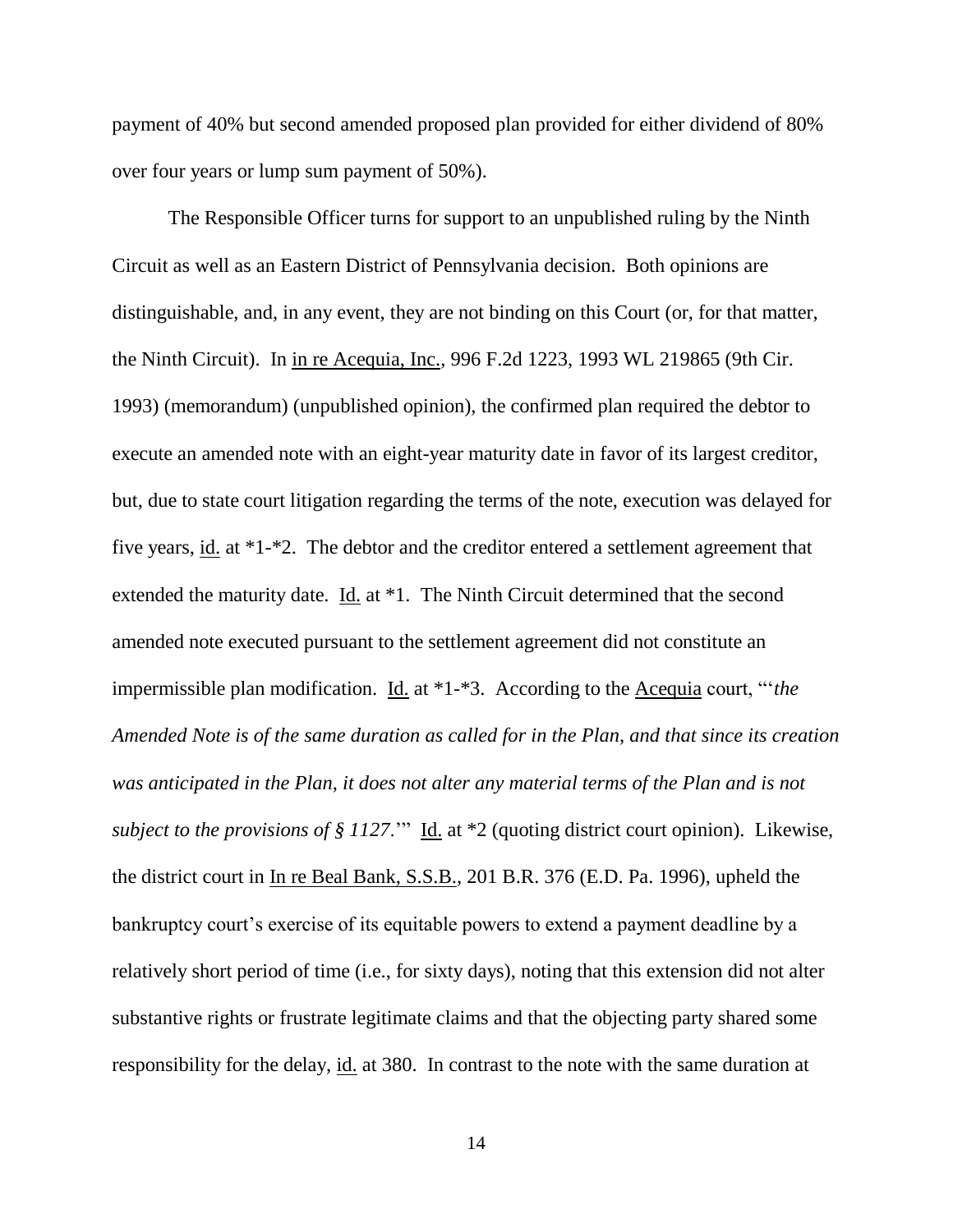issue in Acequia as well as the brief extension of a payment deadline addressed in Beal Bank, the purported settlement at issue in this case added three years to a five-year plan. Such a drastic step should not be taken under the guise of either a plan interpretation, the exercise of equitable powers, or a Rule 9019 settlement.

Because the purported settlement constituted a plan modification, we will remand this matter to the Bankruptcy Court to consider this purported settlement as a modification request pursuant to § 1127. The CFI Claimants question whether, "in the third year of a five-year plan, with the plan funder (NCG) taking the position with Appellee that it had fully complied with its payment obligations under the plan, that Appellee would argue that the plan had not been 'substantially consummated.'" (Appellants' Brief at 38 (footnote omitted).) They further observe that the Responsible Officer asked the District Court to dismiss the CFI Claimants' appeal from the order denying the motion to dismiss the bankruptcy cases on the grounds that the plan had been consummated (and that the District Court did dismiss the appeal as equitably moot). In addition to noting that the substantial consummation determination would be made "as of the time of the modification (i.e., the Settlement)," the Responsible Officer suggests in passing that this Court "can determine that the requirements of Section 1127 of the Bankruptcy Code were satisfied through the hearing before the Bankruptcy Court on the Settlement." (Appellee's Brief at 40 n.13 (citing Beal Bank, 201 B.R. at 380 n.4).) However, we believe that it is appropriate for the Bankruptcy Court to conduct the requisite inquiry under § 1127.

III.